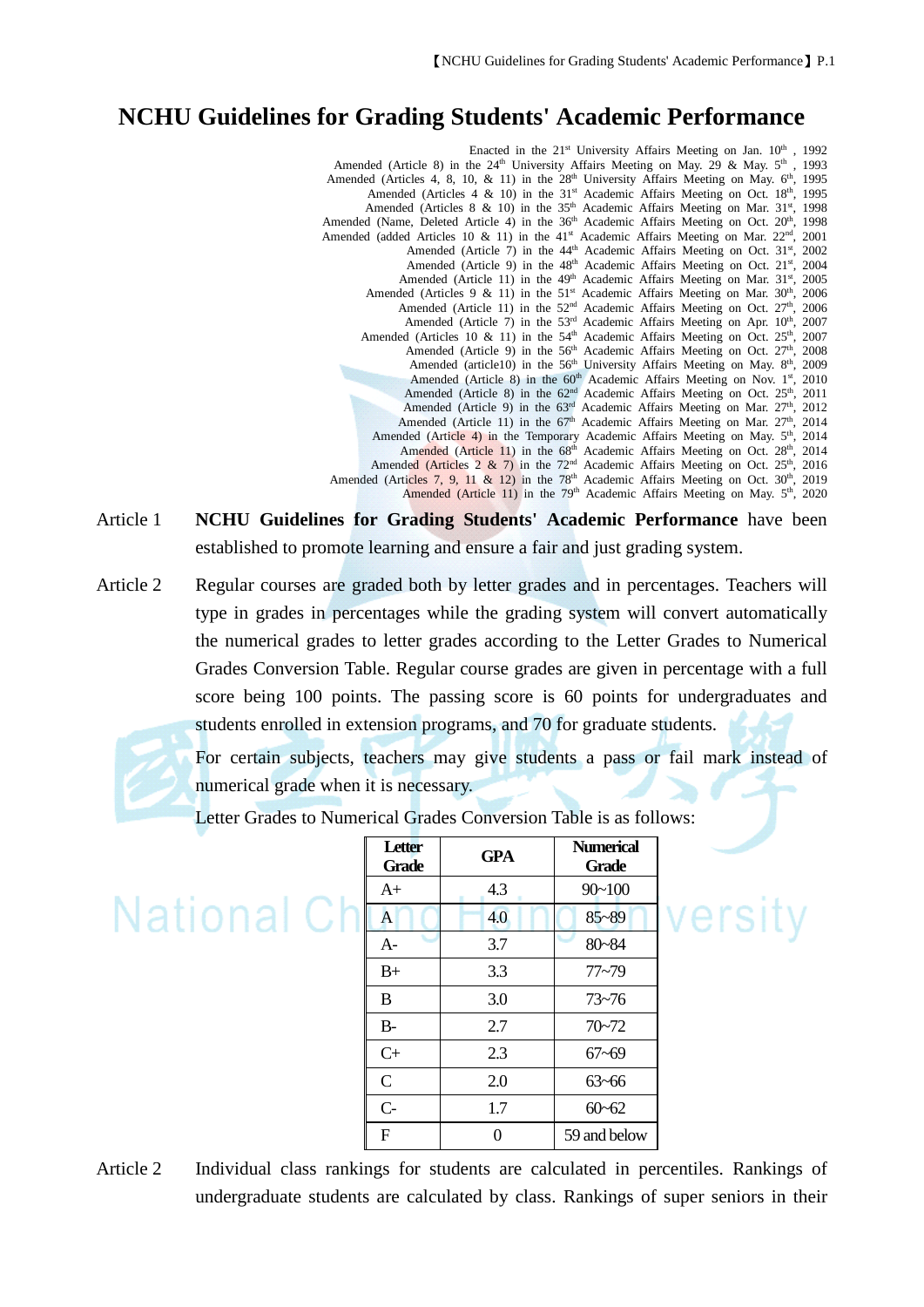- Section 1 final semester are calculated with that of seniors while their rankings of each semester remain the same. Graduate students in the second year of study and above will not be included in the calculation because each of them has different areas of specialization.
- Article 3 Should a student fail to attain a passing score for a compulsory course, he or she must repeat the course. No make-up exam will be given for any failed courses.
- Article 4 A final course grade consists of scores for the final exam and a student's overall performance. Semester grade point average is the sum of grade points divided by the sum of credits accumulated in the semester. Graduation grade is the sum of grade points divided by the sum of cumulative credit points from beginning to date.

Courses withdrawal will be marked as "W" (WITHHOLD) on the applicants' official transcripts. Credits for withdrawn course(s) will not be included in the total credits of the semester.

- Article 5 The score for overall performance encompasses items including attendance, quizzes, projects, assignments, research, in-class discussions, and mid-term. Course instructor may designate the percentage for individual items at their own discretion.
- Article 6 In general, the score for final exam and the score for overall performance each contributes 50% toward the final course grade.
- Article 7 For courses requiring internship, the scores for final exam, overall performance and internship grade should each contribute roughly 30% toward the course grades. If a student lacks any of the aforementioned scores without a valid reason for remedial action, the course instructor shall proceed to calculate the course grade accordingly and submit the result to the Registrar's Office.
- Article 8 To promote optimal learning outcomes, grading for individual courses must take into account the overall attitude and performance of the class as a whole and conduct assessment in a serious manner.

The average class score of a general education courses shall not exceed 80.

Article 9 Regular course grades are due for online grade registration within one week after the final exam. In exceptional cases, instructors may assign 'zero' as a temporary grade of "incomplete" (I) to the course.

> If the instructor fails to submit a real grade, the Office of Registrar's will send a notification to the instructor and his/her director of the department. In the event that any grade is left blank or is still an "incomplete" (I) after 4 weeks of the examination, a zero grade will be assigned to the course after reviewed and approved by subsequent administrative procedures and class rank will be assigned to students.

> Any event that the instructors continuing to miss grade submission deadlines albeit